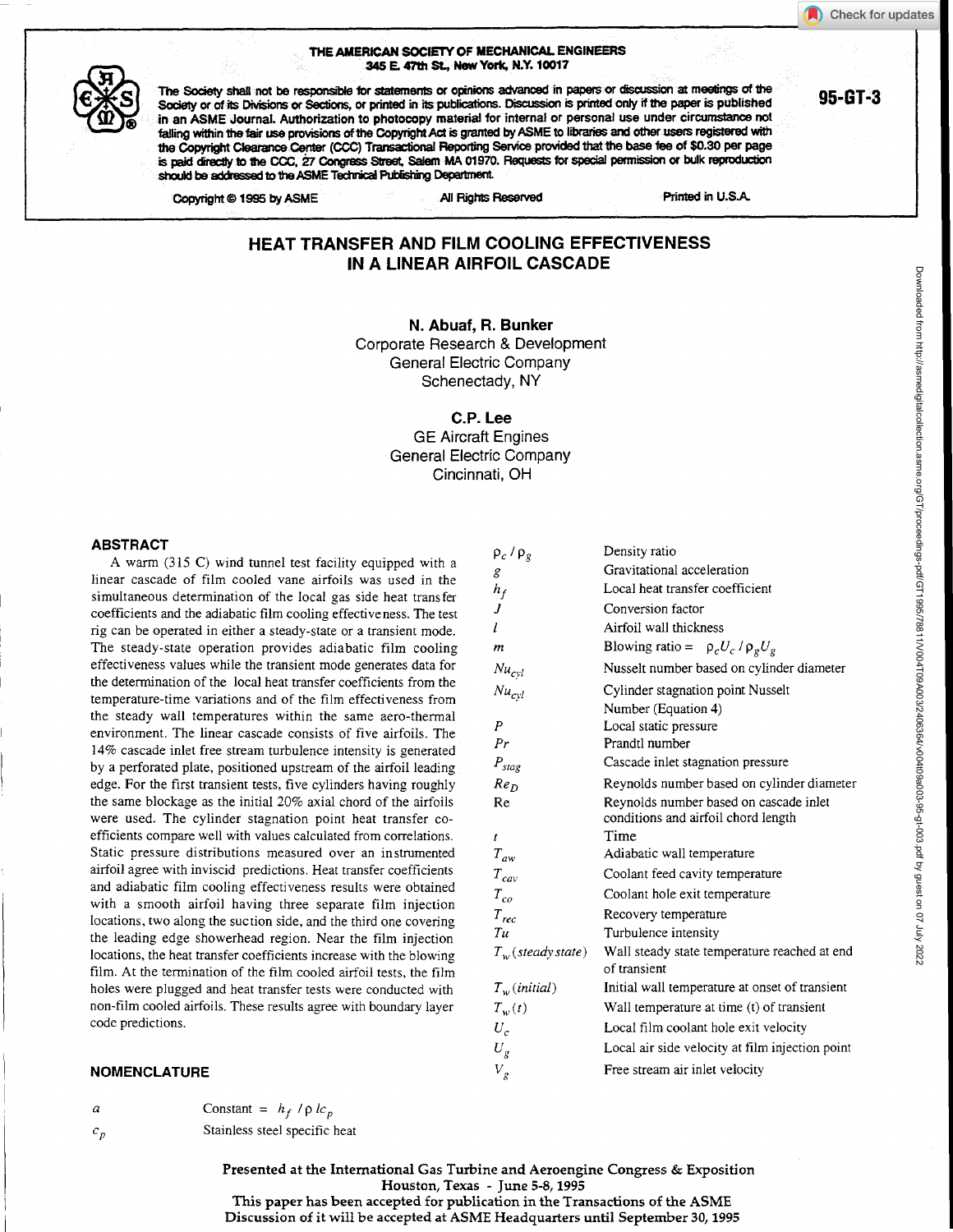# **Greek Symbols**

| $\mathsf{n}$     | Film cooling effectiveness               |
|------------------|------------------------------------------|
| p                | Stainless steel density                  |
| $\rho_c$         | Local film coolant hole exit density     |
| $\rho_{\varrho}$ | Local air side density at film injection |
|                  | location                                 |

# **1. INTRODUCTION**

Advances in turbine performance over the past few decades have resulted from acquiring detailed information in each of the multi-disciplined efforts required for efficient turbine design and operation. With respect to the thermal design of turbines, and particularly the hot gas path components of the high pressure turbine, researchers have steadily obtained increased knowledge of both external and internal heat transfer. Aided by advances in instrumentation, data acquisition, computational capabilities, and new experimental methodologies, more and more of the specific factors affecting the thermo-physics are being investigated. This applies to localized regions of the turbine, such as interaction of film cooling jets with the mainstream gas and the surfaces as well as to the more global situations of passage and interstage flow and heat transfer. As designs approach stoichiometric turbine inlet conditions, obtaining such information under conditions which properly model the appropriate non-dimensional operating parameters, becomes of increasing importance.

In lieu of the extreme expense and difficulty of experimentation under actual turbine operating conditions, most research has utilized wind tunnels, cascades and turbine rigs that operate with reduced pressures and temperatures, and non-reacting gases. In the case of vane and blade heat transfer, a significant level of effort has been expended over the past 25 years by many researchers. This effort has increased in the last several years, such that many facilities are now operating to determine heat transfer distributions on airfoils with various conditions of film cooling, coolant to-gas density ratios, blowing parameters, inlet flow turbulence intensities, Reynolds numbers, unsteadiness, etc. These facilities incorporate several differing methodologies, most of which result in a few limitations being imposed on the character and usefulness of the information obtained. For film cooled airfoils, it is desired to obtain both local heat transfer coefficients, and local adiabatic wall temperatures, within the same aero-thermal fluid and surface conditions.

Airfoil cascades generally operate under either steady-state or transient conditions. Steady-state cascades have been reported in recent experiments, which use a number of different methods. The cascades of Nirmalan and Hylton (1990) and Dullenkopf et al. (1991) utilized internally cooled airfoils, sufficiently instrumented with thermocouples, to determine the external heat transfer coefficients by finite element analysis. While this method is capable of obtaining heat transfer coefficients, under conditions of film cooling (e.g. Nirmalan and Hylton), to obtain the adiabatic film effectiveness, several experiments have to be run at different coolant temperatures. Cascade tests of Takeishi et al. (1990), Mehendale and Han (1992), and Ou et al. (1993) have used airfoils made of insulator materials, with surface mounted

thin-foil heaters, having thermocouples imbedded or tackwelded behind the heaters. This method is capable of obtaining both heat transfer coefficients and film effectiveness, but must utilize two separate tests to do so, with differing thermal boundary conditions. Also, due to the materials typically used, such tests generally are limited in the operation temperatures (coolant-to-gas density ratio) and pressure (Reynolds Numbers) levels of the coolant and gas sides. In similar tests, liquid crystals have been used by Schobeiri et al. (1991), and Ou and Han (1992), to provide the surface temperature indication. Here also, the liquid crystals limit the range of temperatures which may be investigated and thus can not model the engine coolant-to-gas density ratios of around 2 unless a heavy gas is used as the coolant medium. The methodology employed by Liu and Rodi (1992) seeks to obtain a constant temperature surface via controlled heaters and temperature sensor feedback, and uses "hotfilm" sensors to determine the local heat transfer coefficients without film cooling. Takeishi et al. (1992) used the mass transfer analogy with  $CO<sub>2</sub>$  injectant, under both stationary and rotational conditions, to determine film effectiveness locally. Thinwalled airfoils of metal, with imbedded thermocouples and internal insulation have been used by Takeishi et al. (1990), and in earlier tests of Lander et al. (1972), to obtain film effectiveness distributions for various film cooling configurations.

Several transient methodologies have been used to obtain heat transfer characteristics, with the particularly attractive feature of reducing costly experimental test times associated with the many hours of steady-state operation, especially for larger turbine rigs. Many researchers are now using Isentropic Light Piston Compression Tube facilities including Camci and Arts (1990, 1991), Arts and Lapidus (1992), Jones et al. (1978), Harasgama and Wedlake (1991). In these test rigs, airfoils made of machinable ceramic (Macor), or coated with a layer of ceramic, are instrumented with thin film gages on the exterior surface. The short duration of the test obtains a period of steady conditions as the compressed gas is expanded through the rig. Employing one-dimensional, semi-infinite conduction analysis of the surface yields the heat transfer coefficients. Short duration blow-down facilities, such as those of Guenette et al. (1989) and Haldeman et al. (1992), Abhari and Epstein (1992) are designed for the testing of entire turbine stages, or even high pressure and low pressure turbines together. Running to fully scaled engine parameters, these rigs must utilize actual or slave engine hardware. Fast response surface heat flux gages are used to determine the heat transfer coefficients, both instantaneous and averaged quantities locally. A method using very short duration tests have been demonstrated by Dunn and Stoddard (1979), and used for many turbine rig experiments such as those of Dunn et al. (1992). This method employs a shock tube facility to provide compressed gas with negligible heating of the turbine, thus reducing conduction effects. Here too, fast response surface gages determine the instantaneous heat transfer coefficients, all based upon turbine inlet temperature. The methodology of Vedula and Metzger (1991) requires two indications of surface temperature at the same point in space, but at differing times within one transient test (or two indications from two tests of essentially identical conditions). These researchers utilized Plexiglas substrates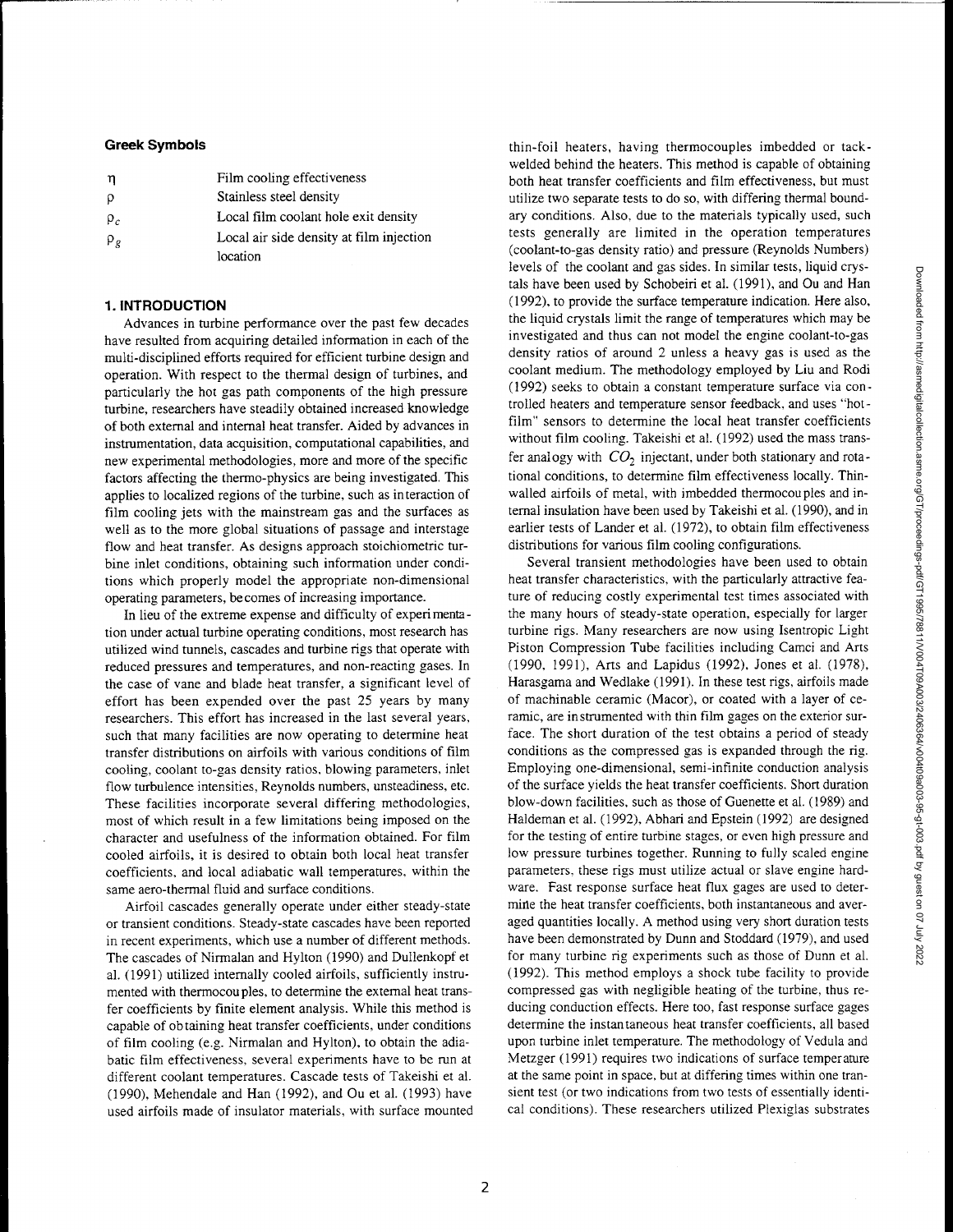coated with liquid crystals, and one-dimensional semi-infinite conduction modeling, to simultaneously determine both heat transfer coefficients and film effectiveness values locally, based upon the local reference temperatures. This method is limited in the test pressure and temperature levels, imposed by substrate material and by liquid crystals, and thus can not fully model engine dimesionless parameters. Finally, the cascade experiments by Lander et al. (1972) determined heat transfer coefficients from the transient heating of airfoils which were suddenly exposed to a convecting fluid of known conditions. These tests utilized two cascades, one to set flow conditions, and one to quickly shuttle into the flow. Thin-walled metal airfoils with imbedded thermocouples were used to obtain the temperaturetime history of the surface at many locations.

The objectives of the present work were to build a transient test facility, similar to Lander et al., which will be able to provide both heat transfer coefficients and film cooling effectiveness values in linear airfoil cascades under pressure and temperature conditions which can simulate engine non-dimensional parameters.

#### 2. TEST FACILITY

### Apparatus

The transient facility presented in Figure 1 consists of the inlet components; the main air feed line, the inlet flow straightening section, and the containment box with an elevator carrying two identical cascade sections. The first cascade section (the dummy) is used to set the flow rates and the second cascade section has airfoils instrumented with pressure taps or imbedded thermocouples. The exit components consist of the exhaust section with a back pressure control valve, the system by-pass piping, the secondary film air cooling lines and the auxiliary air cooling lines for the elevator bearing and the containment box. The primary air is supplied by a Joy rotary compressor capable of providing air flow rates up to 4.53 kg/s at pressures up to 30 atmospheres and maximum preheat temperatures of 510 C. The flow straightening components upstream of the cascade consist of several sections transitioning the 15.24 cm diameter circular feed line into a rectangular inlet section for the linear cascade. Perforated plates are placed between the inter-connecting flanges at several sections of the test rig. The flow inlet section to the linear cascade included a flow converging section with elliptically shaped walls. The fiberglass insulated flow straightening section was enclosed in a 60.9 cm pipe. This enclosure, which is kept at a pressure close to the flow pressure, prevents the straightening section from experiencing large pressure differentials across its side walls. The containment box is 99.6 cm long, 24.6 cm wide and 96.5 cm high, and is manufactured from six heavy plates which can withstand the test pressures. The top wall of the box was used to provide all the penetrations for the cooling air feed lines. The secondary cooling air is supplied by a second compressor (the Worthington) which is capable of supplying 1.8 kg/s at pressures up to 30 atmospheres. A chiller installed between the film cooling cavity supply lines and the box permitted the control of the cooling air temperatures to perform



FIGURE 1. Schematic of test facility.

tests with coolant-to-main air density ratios of around 2. Three secondary air feed lines were provided to supply air to three airfoil film cooling cavities. The film cooling air was first passed through a filter and a drier before going into the air chiller. All the relevant air flow rates were measured with instrumented thin-plate orifices. The elevator was connected to the shaft of a pneumatic cylinder, at the bottom box wall, which was used for raising and lowering the elevator thus controlling the air flow to pass through the dummy or the instrumented cascade section.

The test rig instrumentation consists of flow temperature and pressure monitoring devices and the data acquisition system. For the present facility, there were two different sets of data acquisition requirements. For static tests, the data were collected at a slow pace over a relatively long period of time (every ten seconds over many hours). For dynamic tests, in addition to the steady state flow information, data were collected quickly over a short time period. Thirteen hundred data points for each of forty thermocouples were recorded during the initial 60 seconds of the transient During the first ten seconds the scan rate is set to 50 readings per second, during the next twenty seconds the scan rate is 25 readings per second, and during the last thirty seconds the scan rate is 10 readings per second.

#### Procedure

For the transient tests performed to obtain the heat transfer and film cooling effectiveness results, the following procedure was followed; i) with the elevator in the lower position, the main air flow conditions were set with the instrumented cascade in the flow field, ii) the auxiliary cooling air flows were adjusted, iii) the elevator was moved to the up position, transferring the flow to the "dummy cascade," iv) the secondary film cooling flows were adjusted for each active film cavity, v) the data acquisition was programmed for a dynamic test, vi) a transient test was initiated and conducted by actuating the pneumatic cylinder, moving the elevator down and exposing the instrumented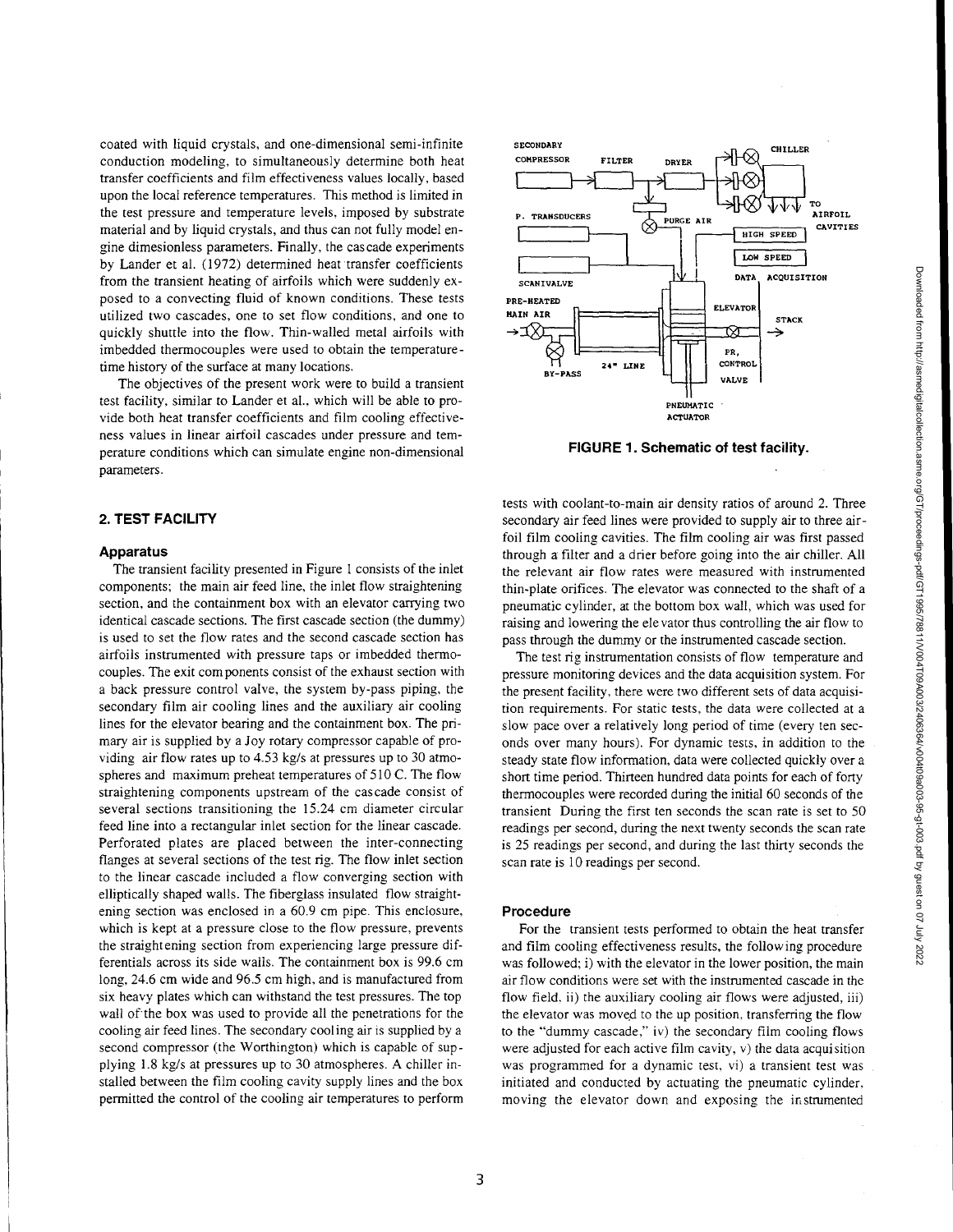cascade to the main air flow, vii) the transient data was transferred to the main computer for future analysis, viii) steady state data were collected before and after the transient test to check the flow conditions.

To analyze the transient data and convert the temperature information into a local heat transfer coefficient, the lumped parameter equation derived by Lander, Fish and Suo (1972) was used. This equation represents a thin-walled section energy balance having negligible radiation and conduction losses, including the net lateral conduction within the wall and the conduction through the thermocouple leads. The lumped parameter approximation is usually valid for small values of the Biot number, defined as ( $Bi = h_f l / k$ ). A curve fitting program was used to fit an exponential curve to the data.<br>  $\frac{T_w (steady state) - T_w(t)}{T_w (standard) - T_w (initial)} = e^{-at}$  (1) was used to fit an exponential curve to the data.

$$
\frac{T_w(\text{steadystate}) - T_w(t)}{T_w(\text{steadystate}) - T_w(\text{initial})} = e^{-at}
$$
\n(1)

Here  $T_w$  (steadystate) corresponds to the local steady state temperature of the metal wall at the end of the transient, *T<sup>w</sup> (initial)* is the metal wall temperature at time zero and  $T_w(t)$  is the temperature data recorded by the high speed data acquisition system at time *t.* The exponential constant *a* calculated by a curve fitting program was then used to calculate the local heat transfer coefficient,  $h_f$ , based on the temperature difference between the final and initial values of the temperatures. detail wall at the end of the transient,<br>
etal wall temperature at time zero and<br>
ure data recorded by the high speed data<br>
t time t. The exponential constant a<br>
ditting program was then used to calculate<br>
coefficient,  $h$ 

$$
a = \frac{h_f}{\rho \, lc_p} \tag{2}
$$

In this expression  $\rho$  is the stainless steel density,  $c_p$  is the specific heat, and  $l$  is the wall thickness (0.165 cm).

The film effectiveness was calculated from;

\n
$$
\rho
$$
 is the stainless steel density,  $c_p$  is the risk, the wall thickness (0.165 cm).\n

\n\n $\rho = \frac{T_{rec} - T_{aw}}{T_{rec} - T_{co}}$ \n

\n\n (3)\n

In this equation  $T_{aw}$  is the wall temperature measured at the end of the transient test when steady conditions are reached, *Tco* is the coolant exit temperature. The local recovery tempera ture, *TTec* is calculated using a typical Mach number distribution taken from the cascade static pressure distribution results with a recovery factor of 0.88. Since one Mach number distribution was used for each series of tests having a given air flow rate, there may be slight errors in  $T_{rec}$ , near the trailing edge, due to variations in test-to-test pressure ratios and varying coolant addition amounts.

Using the method of Kline and McClintock (1953) for single sample experimental uncertainties, and considering the data acquisition standard deviations for the performed tests, the single sample uncertainties of the inlet gas, film coolant cavity, and adiabatic wall temperatures were estimated to be 1.5, 1.1, and 1.7 C respectively. The free stream velocity ranges from 0 to

274 m/s. Using a one percent as the uncertainty in the free stream velocity, the recovery temperature uncertainty is about 1.6 C. Then, taking the coolant exit temperature to be the cavity temperature, and using representative worst case temperature differences, the uncertainty in film effectiveness is plus/minus 0.01. Depending upon the film effectiveness local level, this represents from 1.5 percent to 17 percent uncertainty. The temperature difference between the recovery and coolant exit temperature is the controlling factor in this uncertainty. The uncertainty in the heat transfer coefficients measured with the transient method was calculated to be 8 percent for a typical test codition.

# **3. PRELIMINARY TESTS**

For the transient tests, it was important to determine the elevator moving times between the up and down positions and compare the time scales involved with the thermal transient response time of the airfoil wall thermocouples. The travel time of the elevator under its own weight is around 0.2 seconds. The drop times are reduced to 0.1 seconds and to 0.07 seconds when the pneumatic cylinder is driven by 3.4 or 6.8 atmosphere pressures. This time scale of 0.1 second related to the motion of the elevator, is small when compared to the thermal transient test time which is usually of the order of tens of seconds.

Air velocity distributions were measured at five locations at the flow area in the flange downstream of the smooth elliptic converging section. The five traverse locations were chosen to be symmetrical with respect to the centerline of the passage. The velocity distributions were measured with a traversing Cobra probe while the flow discharged directly to atmosphere. The air flow was set to 0.47 kg/s, which provided a Reynolds Number of 146,150 based on the cascade inlet conditions and the airfoil chord length. The average mass velocity was 22.6 m/s. The average of the velocity distributions, measured at each one of the five traverse locations, were within five percent of the mass flow velocity.

Axial velocity profiles, head loss coefficients, and streamwise turbulence intensities and their decay downstream of a perforated plate, similar to the one used in the present tests upstream of the cascade inlet, were experimentally determined in a separate wind tunnel with hot wire anemometry. The perforated plate used had 0.63 cm diameter holes on 0.95 cm centers and a plate thickness of 0.32 cm, providing an open flow area of 42 %. The results showed that i) this specific perforated plate produced high turbulence intensities that decayed as a function of distance downstream of the plate, ii) the turbulence decayed to a constant value as a function of inlet Reynolds number. For the Reynolds numbers range of 90,000 to 180,000. a 14 % turbulence occurred at about 5 cm from the plate which is typical of the distance between the perforated plate and the airfoil leading edge.

# **4.CYLINDER IN CROSS FLOW**

Tests were first conducted with cylinders in cross flow to record data with a basic configuration which has been studied extensively. A schematic of the test section with the cylinders in cross flow is presented in Figure 2. The test rig consisted of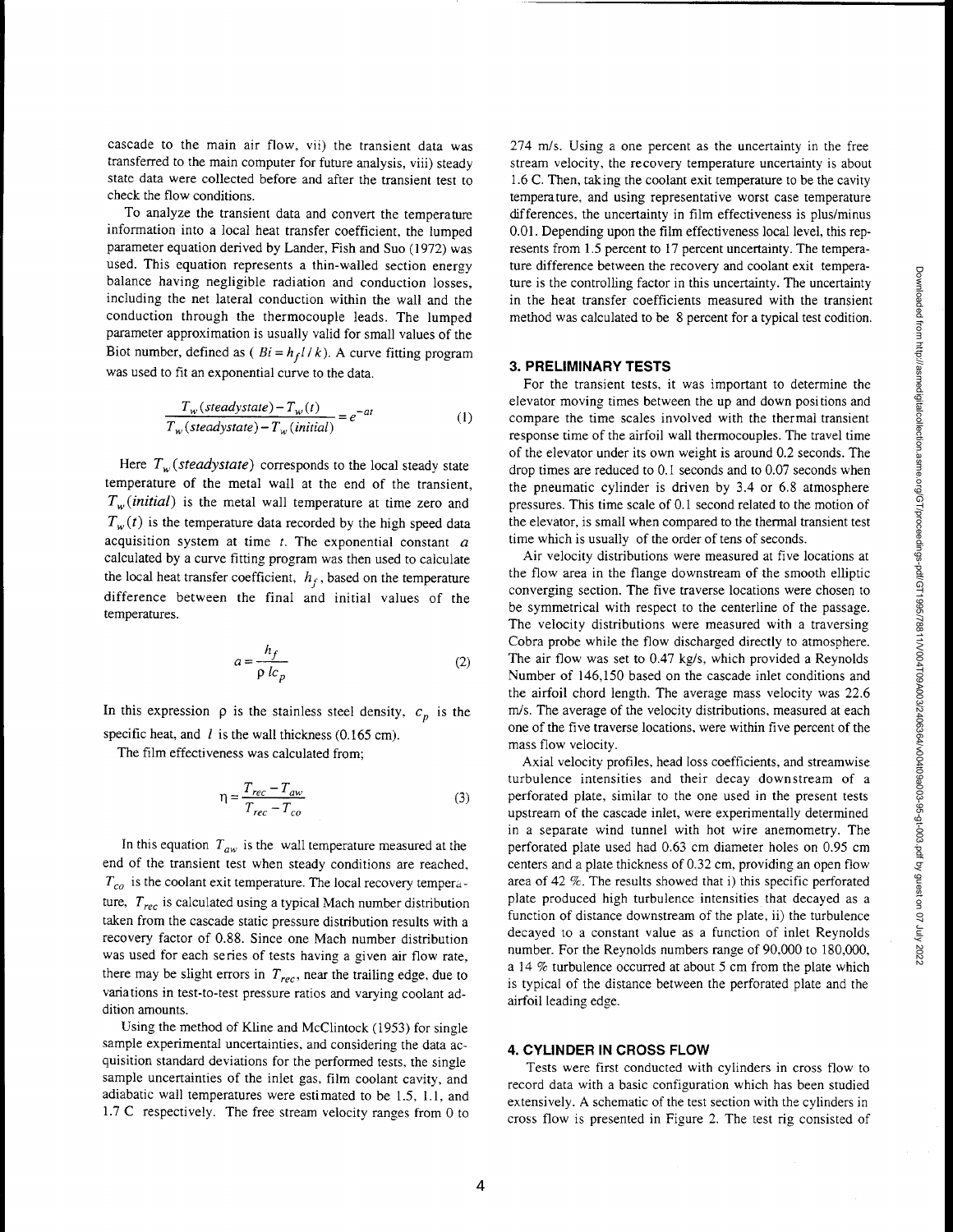

FIGURE 2. Schematic of the test section with cylinders in cross flow.

three hollow cylinders, shown as 2, 3 and 4 (1.587 cm in diameter, 0.165 cm wall thickness), and two half solid cylinders (1 and 5) forming a portion of the two side walls. The dimensions are representative of the airfoil leading edge flow blockage and wall thicknesses. The cylinders were positioned at a distance of 7.11 cm center-to-center. The side walls turning the flow at the exit region were straight. To evenly divide the flow between the four passages, side walls made out thin sheet metal were added downstream of each cylinder.

Two hollow center cylinders were prepared for data recording. The first one had a pressure tap at the stagnation point. The second instrumented one had a 0.051 cm thermocouple imbedded into a groove along the stagnation line. Both the pressure tap and the sensing point of the thermocouple were located at the center of the flow pas sage.

Flow velocity distributions were measured at the center of each of the four flow passages designated as 1 to 4 in Figure 2. The flow velocities at the center of each passage were measured by means of a cobra probe with the local static pressure for each passage being measured through a tap hole located 2.2 cm upstream of the probe. On the average the ratio of the cobra probe velocities to the mass average flow velocities is 1.03 and show a standard deviation of plus/minus ten percent. These velocity dis tributions showed that the inlet air flow was uniformly distributed among the four flow passages.

The transient heat transfer tests were conducted with the cylinder at air flow rates varying from 0.53 to 1.81 kg/s. Figure 3.a depicts the transient temperature data (solid line) as a function of time for a period of 60 seconds at the air flow rate of 0.53 kg/s, corresponding to a cylinder Reynolds number of 20700 . The initial cylinder wall temperature was 66 C and the final steady state temperature was 132.8 C which corresponds to the air temperature. Figure 3.b represents the transient temperature data (solid line) recorded at the higher flow rate of 1.81 kg/s, corresponding to a cylinder Reynolds number of 66530. The cylinder initial temperature in this case was 68 C and the final steady state temperature was 174 C. The open squares connected with a dashed line presented in Figures 3.a and 3.b correspond to the data fit obtained with the curve fit program.



FIGURE 3a. Variation of stagnation point temperature with time for a transient test conducted at an air flow rate of 0.53 Kg/s, comparison with curve fit (squares).



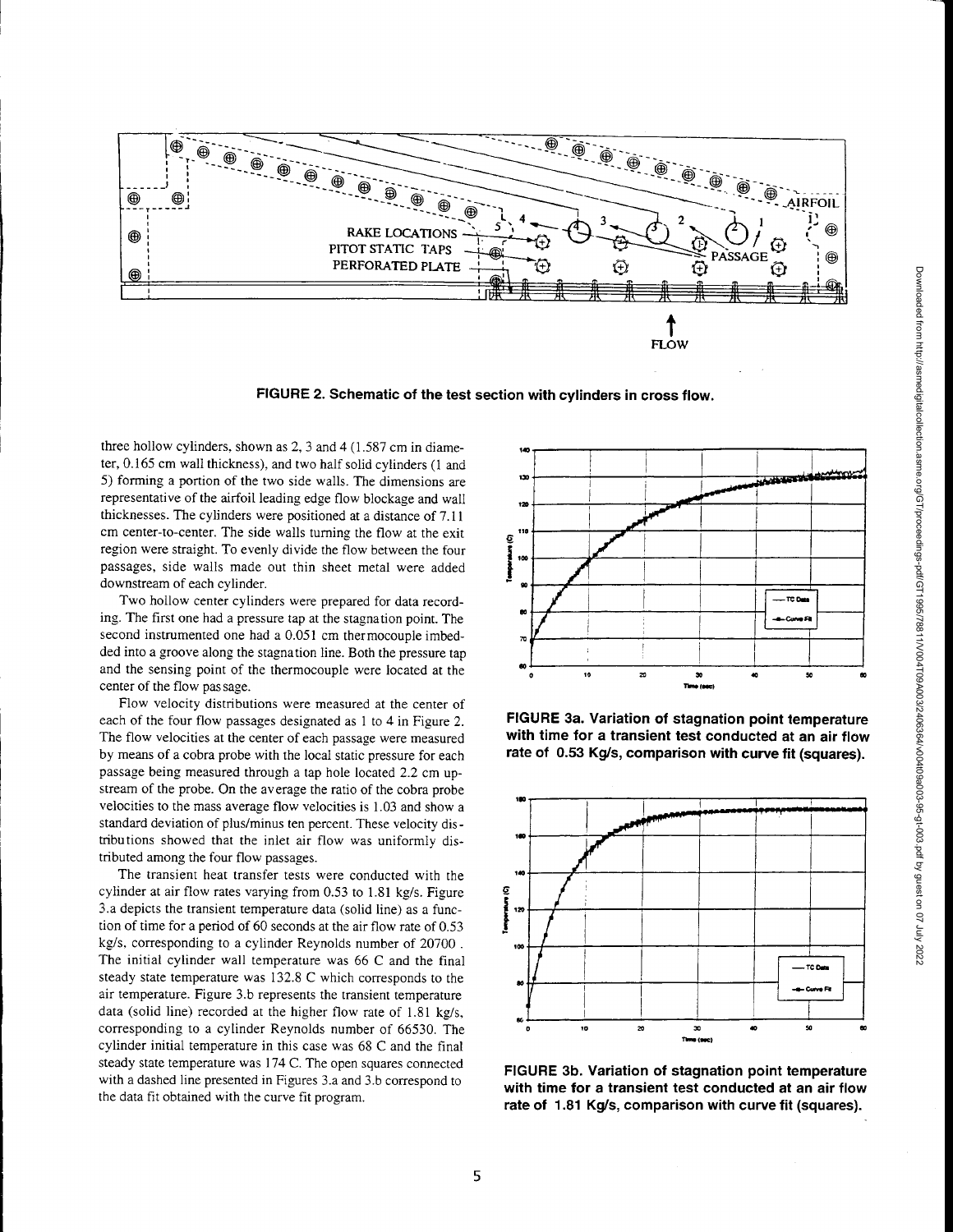

FIGURE 4. Comparison of cylinder stagnation point Nusselt Numbers data (solid diamonds) with cylinder in cross flow correlation (Kreith [1966]) and Lowery and Vachon's correlation [1975] accounting for turbulence effects.

The Nusselt numbers (based on cylinder diameter) calculated from the stagnation point heat transfer results are plotted as solid squares in Figure 4 as a function of the cylinder Reynolds numbers. On the same figure we have also plotted as a solid line the classical cylinder in cross flow stagnation point correlation (Kreith, 1966)

$$
Nu_{cyl} = 1.14 \,\text{Re}_{D}^{0.5} \,\text{Pr}^{0.4} \tag{4}
$$

The dashed line depicted in the same Figure represents the stagnation point heat transfer correlation presented by Lowery and Vachon (1975) which includes the effect of the free stream turbulence intensity.

$$
\frac{\overline{N}u}{\sqrt{\text{Re}_D}} = 1.01 + 2.624 \left[ \frac{T u \sqrt{\text{Re}_D}}{100} \right] - 3.07 \left[ \frac{T u \sqrt{\text{Re}_D}}{100} \right]^2 \tag{5}
$$

The experimental results agree quite satisfactorily with the cylinder stagnation point Nusselt number predictions with a free stream turbulence intensity of 14 percent.

# 5. LINEAR AIRFOIL CASCADE TESTS

The schematic of the cascade geometry is shown in Figure 5. The cascade has four flow passages and five smooth airfoils, counting the contoured side walls. The three center airfoils are removable and interchangeable, and are the instrumented ones. The lower end wall has seven static pressure taps as indicated, to monitor cascade inlet and exit pressures. The upper end wall has eight taps which may be used for pressure or temperature instrumentation rakes. The cascade inlet was provided with a turbulence generation grid providing a turbulence intensity of 14



FIGURE 5. Schematic of the cascade test section, and Instrumented cascade airfoil configuration with thermocouple locations, film cooling holes and three film feed cavities.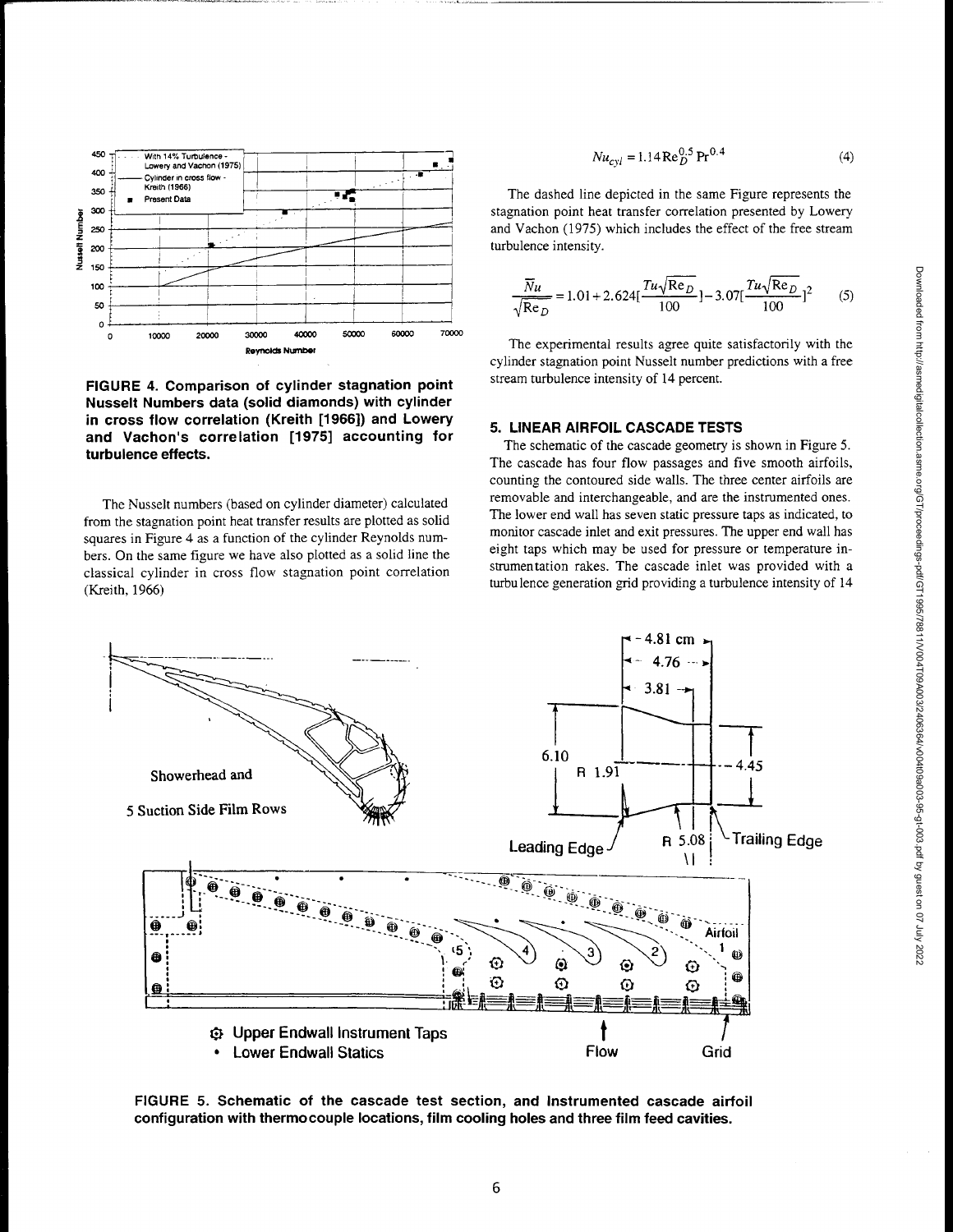Downloaded from http://lasmedigitalcollection.asme.org/GT/proceedings-pdf/GT199517/2001709A00304/00409404/0040999636-gt-003.pdf by guest on 07 July 2022 Downloaded from http://asmedigitalcollection.asme.org/GT/proceedings-pdf/GT1995/78811/V004T09A003/2406364/v004t09a003-95-gt-003.pdf by guest on 07 July 2022

percent at the leading edge plane. The flow path is convergent to simulate real nozzle passage geometries and the contraction is depicted in the insert of Figure 5. Three airfoils were instrumented with static pressure taps. One had static pressure taps all along the suction and pressure surfaces while the other two had pressure taps only along the suction or the pressure sides. During pressure distribution testing, the three airfoils were installed providing static pressures for the middle two flow passages. The static pressure taps are spaced 0.63 cm apart, beginning at the stagnation point of each airfoil. Airfoils 2 and 4 remain in the cascade for all testing. Figure 5 also shows the thermocouple locations for the specific airfoil configuration with three film cavities feeding fourteen rows of film cooling holes, nine in the shower head region plus five along the suction side.

First velocity distributions were measured at the center of each of the four cascade passages by a rake of seven Pitot tubes which were positioned at a distance of 6.35 cm upstream of the leading edge of the airfoils and at the center of each passage. With an air flow rate of 4.4 kg/s, an inlet pressure of 8.43 atm and temperature of 207 C, the average flow velocities of passages 1, 2, 3, and 4 were measured to be 30.2, 39.0, 36.9, 42.3 m/s respectively. The average flow velocity corresponds to 40.5 m/s. Passage 1 has a lower flow than 4, while passages 2 and 3 which surround the test airfoil appear to have flows close to the average. The throat widths of each passage were measured with a telescope gage and found that passage 1 had a smaller throat than passage 4. The air temperature distributions at the same four center passage locations were also measured with seven sensor thermocouple probes and found to be uniform with a maximum deviation of 0.8 percent.

To calculate the Mach number distributions along the centerline airfoil, static pressure distribution measurements were performed with the pressure instrumented airfoil for two flow rates. Static pressure distributions were also measured along the pressure side of Airfoil 2 and suction side of Airfoil 4, during the tests and found to agree with the center airfoil distributions. The Mach number distributions calculated from the pressure distributions for two Reynolds Numbers of 338,000 and 517,000 (mass flow 1.9 and 2.8 Kg/s) are presented in Figure 6. In the same Figure the calculated Mach numbers are compared with the predicted Mach number distributions for two cascade pressure ratios of 1.36 and 1.57. These pressure ratios correspond to the pressure ratios expected without and with film addition. The measured Mach number values are scattered within the two expected limits. The objective of these static pressure measurements was to show that all tests were performed under similar flow conditions, i.e. different Reynolds numbers but similar Mach number distributions.

The center airfoil was then replaced with the thermocouple instrumented one to conduct transient heat transfer tests. At the completion of the runs with film injection a series of tests was conducted to measure the local heat transfer coefficient distributions with no film injection and closed film holes. For these experiments all the film cooling holes were plugged with silicon RTV and the surface wiped as smooth as possible. Figures 7 and 8 depict the local heat transfer coefficients obtained for the pressure and suction sides (plugged holes) as a function of two



**FIGURE 6. Plot of Mach number distributions as a function of distance from leading edge. Pressure side (negative x-axis), suction side (positive x-axis). Comparison with inviscid code Mach number predictions for two cascade pressure ratios of 1.36 and 1.57.**



**FIGURE 7. Comparison of heat transfer coefficients measured with the transient technique at an air Reynolds Number of 338,000 with plugged film holes versus the cylinder in cross flow and turbulent flat plate predictions and the boundary layer code (KEP) calculations.**

Reynolds Numbers, 338,000 and 517,000 (mass flow rates 1.9 and 2.8 kg/s) with an inlet turbulence intensity of 14%. The heat transfer coefficients calculated from a cylinder in cross flow and turbulent flat plate correlations for the specific flow conditions and Mach number distributions are also presented. On the same Figures, we also present the heat transfer coefficients calculated from a boundary layer code with a k-e turbulence model (KEP) for the same flow conditions and the Mach number distributions (Zerkle and Lounsbury, 1989). The KEP program is a modified version of the original STANX code. KEP uses a low Reynolds Number k-epsilon turbulence model while STANX solved the boundary layer equations using a hybrid turbulence model (mixing length model coupled with a one equation turbulence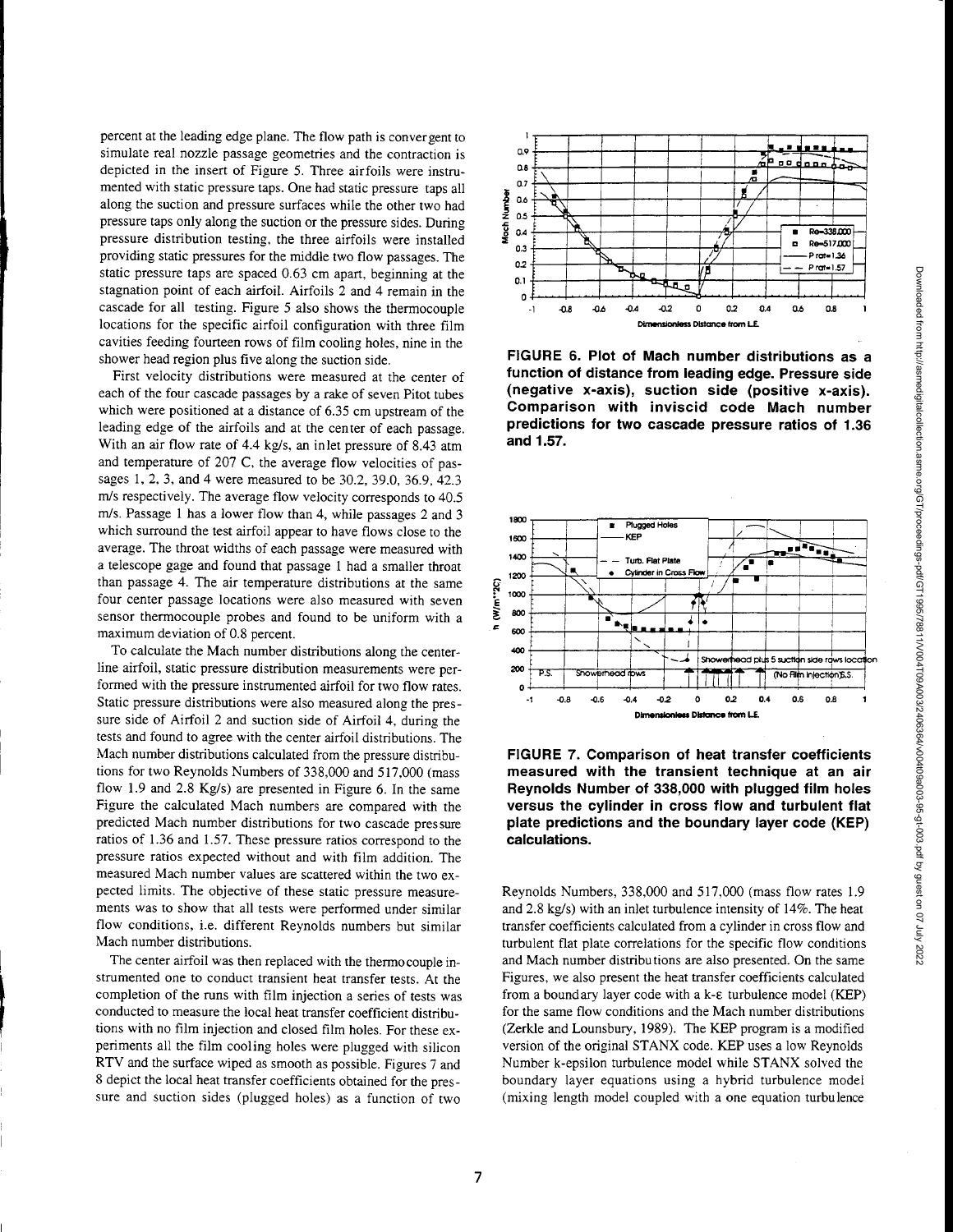model). The KEP code was tested by Zerkle and Lounsbury (1989) for the prediction of laminar and turbulent heat transfer and transition in flat plates. The same authors used the KEP program to predict heat transfer for vanes in a linear cascade and for rotating blades in a turbine test facility. In addition to the free stream turbulence intensity and flow acceleration, KEP also models the effect of surface curvature and surface roughness. The comparison shows that the heat transfer coefficients measured along the pressure side are lower than the predictions for a dimensionless distance larger than 0.5 and lie between the two predictions for shorter distances. On the other hand the suction side heat transfer coefficients are relatively flat along the surface, and lower than the turbulent flat plate predictions but closer to the boundary layer code calculations. Since the present film cooling row configuration had most of the film cooling holes along the leading edge showerhead region and along the suction side of the airfoil, the disturbance of the RTV plugged film cooling rows on the measured heat transfer coefficients is not known. The dip in the heat transfer coefficients observed near the fourth thermocouple (located at 4.09 cm from the leading edge stagnation point along the suction side), we believe is due to such an effect since this region is where the last row of film cooling holes are positioned, in addition to conduction losses due to the cavity ribs near this specific thermocouple.

Figure 8 also presents the heat transfer coefficients obtained with the transient method at a flow rate of 2.8 kg/s and an inlet turbulence intensity of 14 percent with film injection through all three film cavities. The shower head film had density ratios of around 2.0 and blowing ratios of 1.5 to 2.7 based on approach gas velocity and density, while suction side film rows had density ratios of 1.8 to 2.0 with blowing ratios of 1.2 to 1.4 based on local gas velocities and densities. The heat transfer coefficients along the pressure side show an increase in the local values due to the film injection at the leading edge which is being swept towards the pressure surface. The suction side heat transfer coefficients also show significant increases due to the film injection. The largest enhancement in the heat transfer coefficients is observed at the first thermocouple locations along the suction side. For the heat transfer coefficients investigated, the wall Biot numbers ranged between 0.06 and 0.23.

The steady state wall temperature distributions obtained at the end of the transient are plotted in Figure 9. Since the walls are not truly adiabatic, conduction corrections were required to adjust the measured wall temperatures. In regions where the walls are essentially one-di mensional and well insulated, these corrections are minor. But in more complex regions, such as near film holes, these corrections required more detailed analysis.

The individual coolant film row blowing ratios were calculated by using measurements of the cavity mass flow rates, cavity air pressures and temperatures, measured exit static pressures (Mach number distribution), and film hole discharge coefficients. The hole mass flow rates were used to estimate the coolant temperature rise through the film holes, taking into account entry and roughness effects on internal hole heat transfer. The resulting film exit temperatures were generally 11 to 28 C greater than the cavity temperature, depending upon the flow rate and the wall temperature in the vicinity of the film hole.



FIGURE 8. Comparison of heat transfer coefficients at an air Reynolds Number of 517,000 with plugged film holes and with film injection through all three film cavities versus the cylinder in cross flow and turbulent flat plate predictions and the boundary layer code (KEP) calculations with no film.



FIGURE 9. Recovery temperature distributions calculated and the steady wall temperatures measured at the end of the transient test at an air Reynolds number of 517,000, with film injection through all the three film cavities.

Considering the airfoil configuration and thermocouple locations, the coolant exit temperature associated with the nearest upstream film row, was used when determining the film effectiveness at each measurement locations. No attempt has been made to predict a mixed film coolant exit temperature due to multiple upstream film rows.

Figure 10 shows the accumulated pressure and suction side raw film effectiveness results with the three film cavities active, for the flow conditions specified above during the transient test. In the same Figure the corrected film cooling effectiveness values are also plotted. The corrections to the measured adiabatic wall temperatures included, conduction corrections calculated on a one-dimensional basis and the measured local heat transfer coefficients.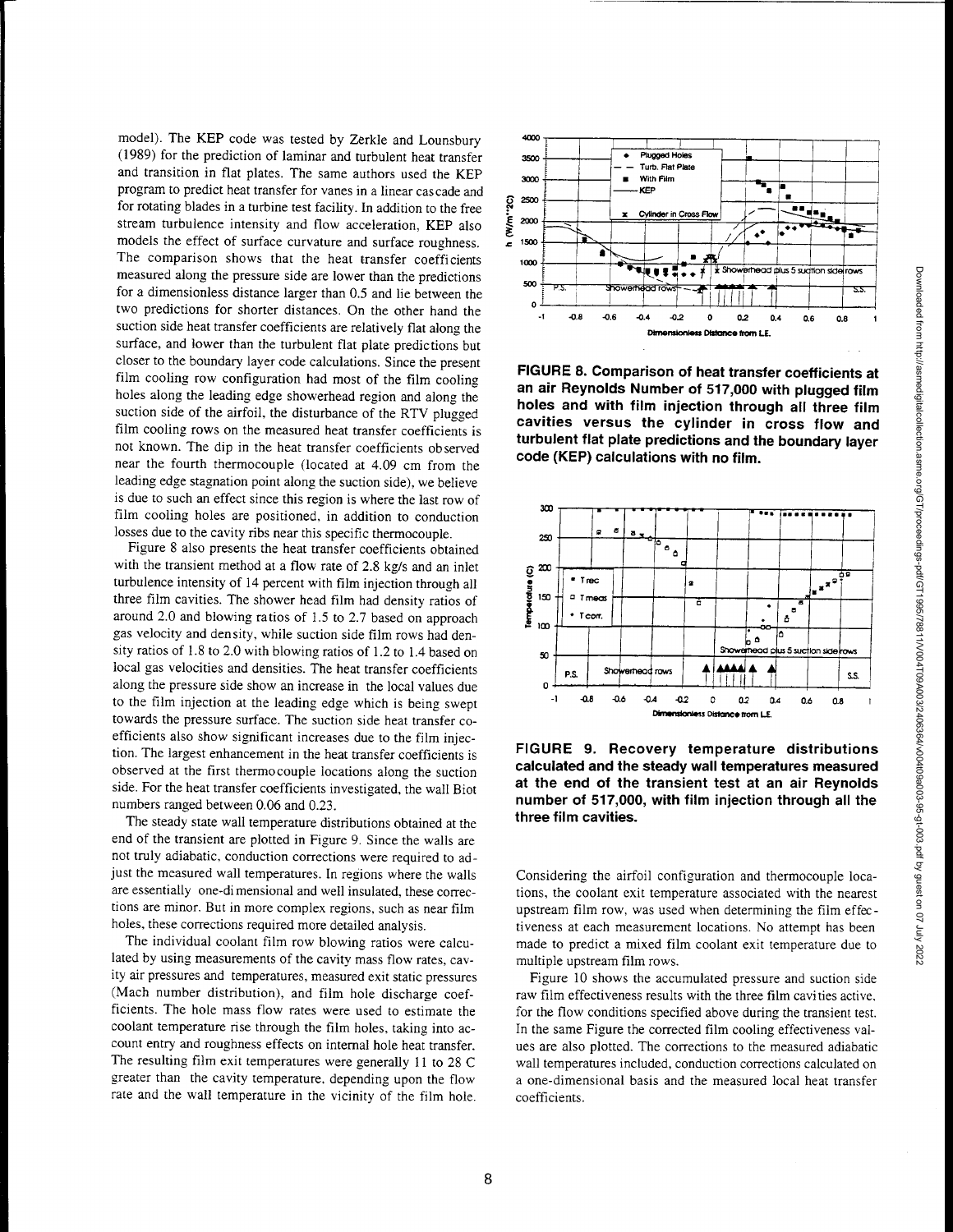

**FIGURE 10. Film cooling effectiveness distributions calculated at the end of the transient test at an air Reynolds number of 517,000, with film injection through all the three film cavities.**

# **6.SUMMARY AND CONCLUSIONS**

A transient test facility has been built for the purpose of determining both heat transfer coefficient and film cooling effectiveness distributions in a linear airfoil cascade. The cascade is capable of operation in either the steady-state mode, to obtain local adiabatic film effectiveness values, or in the transient mode, to obtain both heat transfer coefficients and film effectiveness values. The transient operation is of particular importance, in that the relevant heat transfer characteristics are determined within the same aero-thermal environment.

A test cascade of cylinders in cross flow has been used to verify the experimental methodology. Stagnation point heat transfer coefficients obtained agree with the established correlation for a cylinder in cross flow including turbulence effects.

Heat transfer coefficient and film cooling effectiveness distributions were obtained for a linear airfoil cascade, with and without film coolant injection at two flow Numbers. For the particular airfoil used in these tests, the findings include i) The pressure and suction side heat transfer coefficients obtained with 14% inlet turbulence and plugged film holes follow the boundary layer code (KEP) predictions, ii) The film injection increases the heat transfer coefficient levels both on the pressure and suction sides.

#### **7. REFERENCES**

Abhari, R.S. and Epstein, A.H., 1992, "An Experimental Study of Film Cooling in a Rotating Transonic Turbine," Presented at the International Gas Turbine and Aeroengine Congress and Exposition, Cologne, Germany, June 1992, Paper No. 92-GT-201.

Arts, T. and Lapidus, I., 1992, "Thermal Effects of a Coolant Film Along the Suction Side of a High Pressure Turbine Nozzle

Guide Vane," AGARD 80th Symposium of Propulsion and Energetics Panel, Antalya, Turkey, October 1992, AGARD-CP-527.

Camci, C. and Arts, T., 1990, "An Experimental Convective Heat Transfer Investigation Around a Film-Cooled Gas Turbine Blade," Journal of Turbomachinery, Vol. 112, No. 3, pp. 497- 503.

Camci, C. and Arts. T., 1991, "Effect of Incidence on Wall Heating Rates and Aerodynamics on a Film-Cooled Transonic Turbine Blade," Journal of Turbomachinery, Vol. 113, No. 3, pp. 493-501.

Dullenkopf, K., Schulz, A., and Wittig, S., 1991, "The Effect of Incident Wake Conditions on the Mean Heat Transfer of an Airfoil," Journal of Turbomachinery, Vol. 113, No. 3, pp. 412- 418.

Dunn, M.G. and Stoddard, F.J., 1979, "Measurement of Heat-Transfer Rate to a Gas Turbine Stator," Journal of Engineering for Power, Vol. 101, pp. 275-280.

Dunn, M.G., Kim, J., Civinskas, K.C., and Boyle, R.J., 1992, "Time-Averaged Heat Transfer and Pressure Measurements and Comparison with Prediction for a Two-Stage Turbine," Presented at the International Gas Turbine and Aeroengine Congress and Exposition, Cologne, Germany, June 1992, Paper No. 92-GT-194.

Guenette, G.R., Epstein, A.H., Giles, M.B., Haimes, R., and Norton, R.J.G., 1989, "Fully Scaled Transonic Turbine Rotor Heat Transfer Measurements," Journal of Turbomachinery, Vol. 111, No.1, pp. 1-7.

Haldeman, C.W., Dunn, M.G., MacArthur, C.D., and Murawski, C.G., 1992, "The USAF Advanced Turbine Aerothermal Research Rig (ATARR)," AGARD 80th Symposium of Propulsion and Energetics Panel, Antalya, Turkey, October 1992, AGARD-CP-527.

Harasgama, S.P. and Wedlake, E.T., 1991, "Heat Transfer and Aerodynamics of a High Rim Speed Turbine Nozzle Guide Vane Tested in the RAE Isentropic Light Piston Cascade (ILPC)," Journal of Turbomachinery, Vol. 113, No. 3, pp. 384- 391.

Jones, T.V., Schultz, D.L., Oldfield, M.L.G., and Daniels, L.C., 1978, "Measurement of Heat Transfer Rate to Turbine Blades and Nozzle Guide Vanes in a Transient Cascade," 6th International Heat Transfer Conference, Toronto, Canada, Proceedings pp. 73-78.

Kreith, F., 1966, "Principles of Heat Transfer," International Textbook Co., Scranton, PA, pp.408.

Lander, R.D., Fish, R.W., and Suo, M., 1972, "External Heat-Transfer Distribution on Film Cooled Turbine Vane," J. Aircraft, vol. 9, No. 10, pp. 707-714.

Liu, X. and Rodi, W., 1992, "Measurement of Unsteady Flow and Heat Transfer in a Linear Turbine Cascade," Presented at the International Gas Turbine and Aeroengine Congress and Exposition. Cologne, Germany, June 1992, Paper No. 92-GT-323.

Lowery, G.W., and Vachon, R.I., 1975, "The Effect of Turbulence on Heat Transfer From Heated Cylinders," Int. J. Heat and Mass Transfer, vol. 18, pp. 1229-1242.